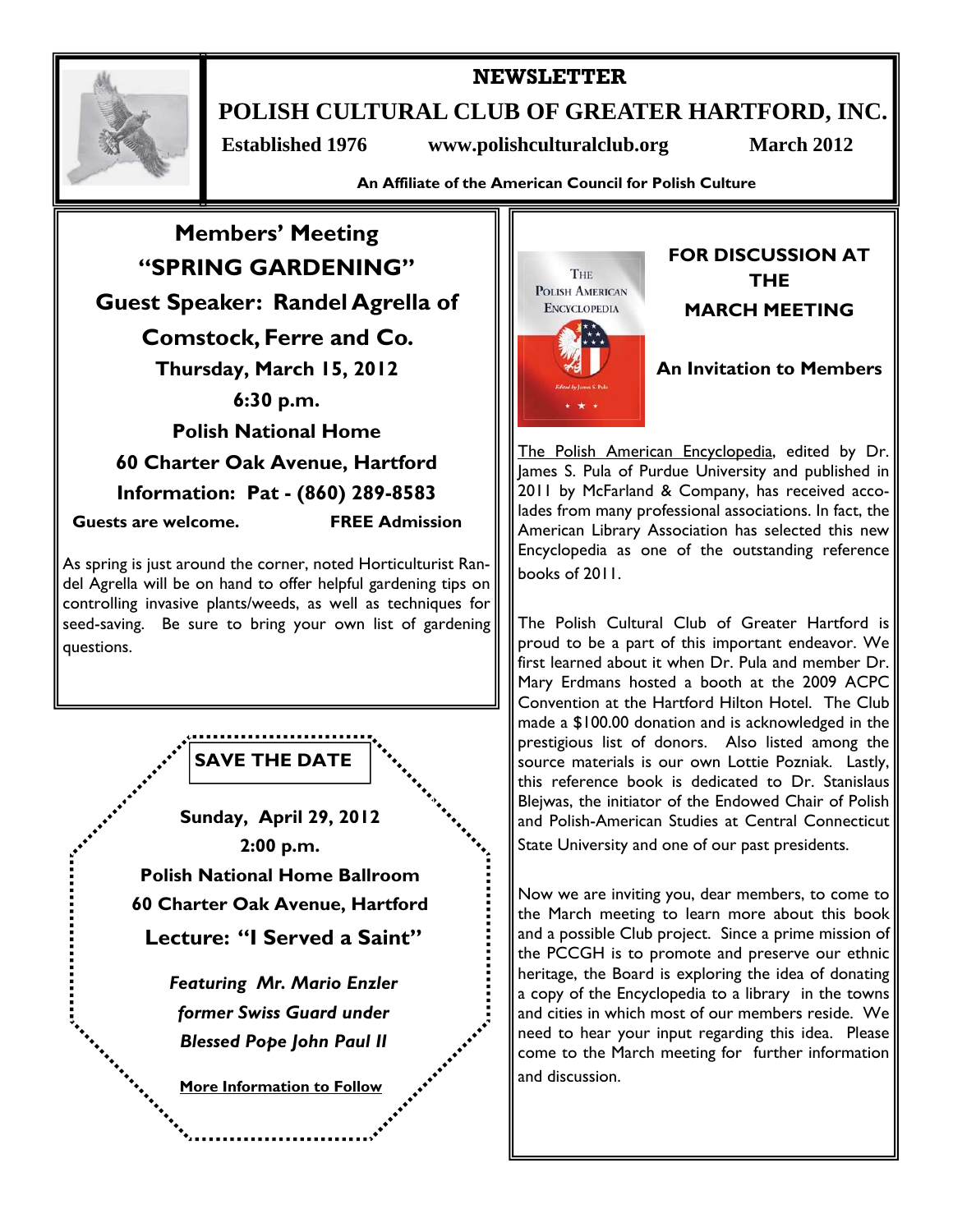

# *Page 2* **NEWSLETTER**

# **PRESIDENT'S MESSAGE**

Dear Friends,

We are about to embark on our 36th year of exciting and informative programs and activities. Our first event on Spring Gardening will be held on March 15. Please refer to the flyer for further information. All members and friends are encouraged to take part in our upcoming schedule of events, and we would love to see some new volunteers as well. There is no doubt that our Club provides an ideal opportunity to be a part of something special and worthwhile. Once you get involved with a committee or event, you will reap unexpected benefits. Please do not hesitate to approach any of our Board Members or Committee Chairs and ask to be included. We need you and would welcome your contribution of time, talent, and energy. Our efforts are diverse and there is something for everyone.

As President, I am always grateful for the support I receive throughout the year. This is especially true during the holiday season when many beautiful activities take place. Sincere thanks are extended to all who made these events possible. Again, each volunteer makes a difference.



Szopka Kawarnia Volunteers: — Left to Right: Jadwiga Kordowska, Barbara Gancarz, Stasia Hodyl, Jen Jaronczyk, and Maria Bruks.

There are several members who could use some cheer. Please keep the following in mind:

**Jennie Olejniczak**, Hughes Health & Rehab, 29 Highland Street, West Hartford, CT 06119

**Lottie Pozniak**, Jefferson House, 1 J.H. Stewart Drive, Newington, CT 06111

**Alex Szerejko**, The Atrium @ Rocky Hill, 1160 Elm St. Ext., Rocky Hill, CT 06067

**Chester Zasada**, Kimberly Hall, 1 Emerson Drive, Windsor, CT 06095-3204

Cliff Archie, President

## **SZOPKA THANK YOU —**

Chair Edward Farley wishes to thank the Committee Chairs and volunteers who helped to make the 31st Szopka Festival a great success. All proceeds are designated toward the Jennie Marconi-Javorski Scholarship. The Polish Cultural Club of Greater Hartford is proud to have sponsored this Scholarship since 1986. Deserving students who receive their awards at the June General Meeting are issued a special invitation. Since the Szopka Festival, held on the Sunday following Thanksgiving Day, is the primary source of money for scholarships, assistance is requested from the awardees either for the Saturday of that weekend, or on Sunday, to aid in a myriad of tasks. We applaud the following scholarship recipients of past years who shared their time and effort during the Szopka Festival of 2011. They are: **Lisa Kociubinski, Sophia LaPenna**, **Kenneth Waszynski,** and **Beata and Edyta Hrynkiewicz**. The latter sisters will graduate from the University of Connecticut on May 5, 2012. Beata will receive a doctorate in physical therapy and Edyta will receive a bachelor's degree and attend Veterinary school in the fall. We thank these young people for their commitment.



Wigilia: Sharing of Opłatek: Krystyna Farley and Rev. Adam Hurbanczuk, Pastor, SS. Cyril & Methodius Church



Wigilia: The Polish Scouts enact a special Polish holiday tradition.



#### **SZOPKA CONTEST WINNERS**

**1st Place**: Fuxi Worcester and David Mathieu, Jr.—Grade 8, St. James School 2nd Place: Jenna Kelly and Anamaria Sousa—Grade 7, St. James School 3rd Place (tie): Caroline Gwara and Olivia Zagula, Polish Saturday School and Erin Nasuta, Grade 6, St. James School

CONGRATULATIONS!

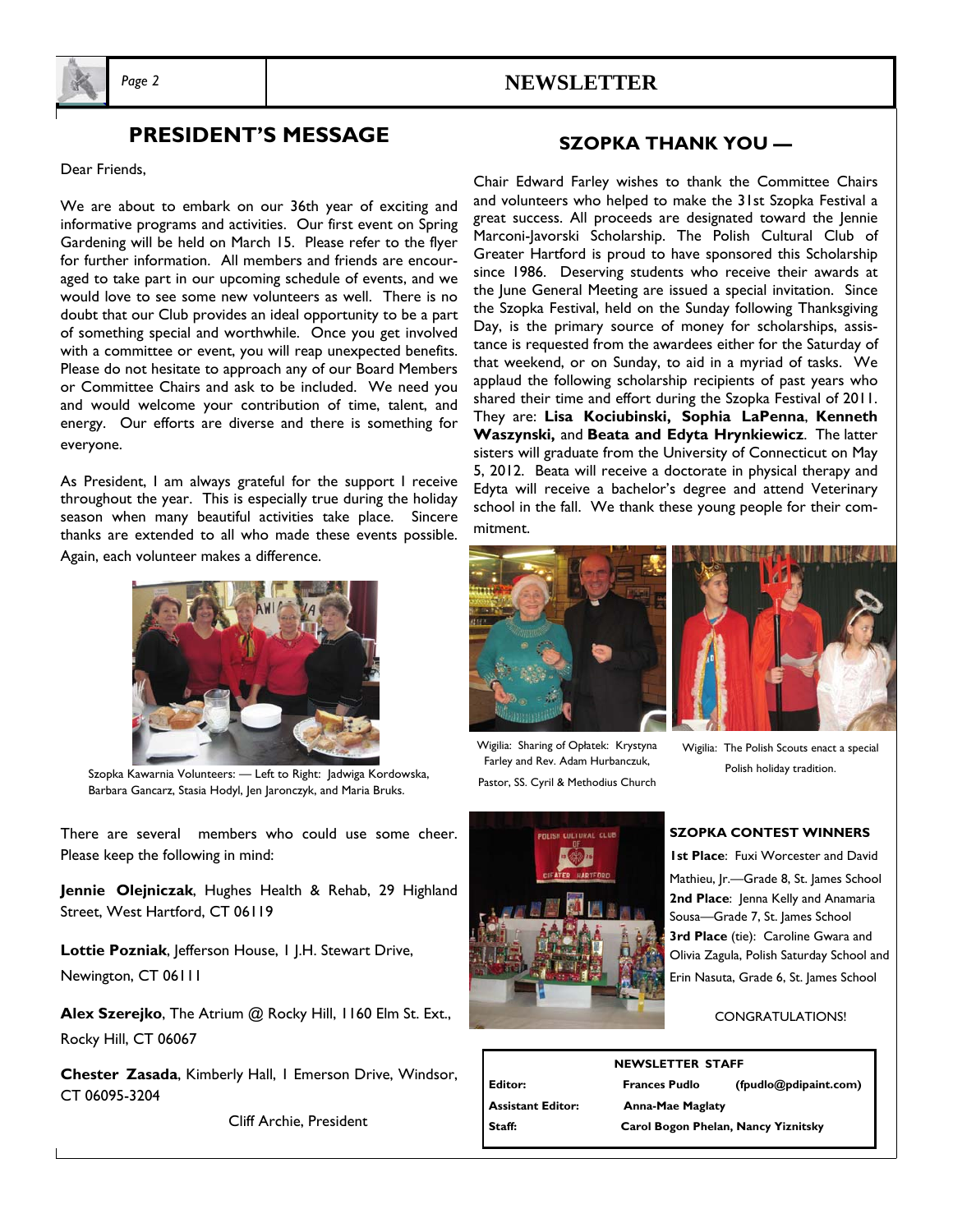# **Polish Cultural Club of Greater Hartford, Inc.** *Page 3*

## **DID YOU KNOW . . . .**

#### **Wisława Szymborska—Nobel Laureate, Poet, Essayist, Translator—was dubbed the "Mozart of Poetry?"**

Wisława Szymborska died at her home in Kraków on February 1, 2012 after a long illness at the age of 88. She is the author of more than fifteen books of poetry, but published fewer than 400 poems during her lifetime. These merited the coveted Nobel Prize for Literature in 1996, as well as other prestigious awards and prizes. Called both deeply political and playful, her verse is seemingly simple, subtle, deep, and often hauntingly beautiful. She used simple objects and detailed observations to reflect on larger truths, often using everyday images as inspiration. Writing in the *New York Review of Books*, Stanislaw Barańczak said: "Wit, wisdom and warmth are equally important ingredients in the mixture of qualities that makes her so unusual and every poem of hers so unforgettable." A sample of Miss Szymborska's work follows:

### **STILL**

| Across the country's plains           | Don't jump yet. Your son's name will be Lech. |
|---------------------------------------|-----------------------------------------------|
| sealed boxcars are carrying names:    | Don't jump yet. The time's still not right.   |
| how long will they travel, how far,   | Don't jump yet. The clattering wheels         |
| Will they ever leave the boxcar-      | are mocked by the echoes of night.            |
| don't ask, I can't say, I don't know. |                                               |

The name Nathan beats the wall with his fist, Clouds of people passed over this plain. the name Isaac sings a mad hymn, Vast clouds, but they held little rainthe name Aaron is dying of thirst, just one tear, that's a fact, just one tear. the name Sarah begs water for him. A dark forest. The tracks disappear.

Don't jump from the boxcar, name David. That's-a-fact. The rail and the wheels. In these lands you're a name to avoid, That's-a-fact. A forest, no fields. you're bound for defeat, you're a sign That's-a-fact. And their silence once more. pointing out those who must be destroyed. That's a fact, drums on my silent door.

At least give your son a Slavic name: From: "*Calling Out to Yeti*," 1957 he'll need it. Here people count hairs and examine the shape of your eyelids to tell right from wrong, "ours" from "theirs."

#### **THE THREE ODDEST WORDS**

When I pronounce the word Future, the first syllable already belongs to the past.

When I pronounce the word Silence, I destroy it.

When I pronounce the word Nothing, I make something no nonbeing can hold.

From "*New Poems*," 1993-97

#### **EPITAPH**

Here lies, old-fashioned as parentheses, the authoress of verse. Eternal rest was granted her by earth, although the corpse had failed to join the avant-garde, of course. The plain grave? There's poetic justice in it, this ditty-dirge, the owl, the burdock. Passerby, take out your compact Compu-Brain and try to weigh Szymborska's fate for half a minute.

From: "*Salt*," 1962

#### **JENNIE MARCONI-JAVORSKI SCHOLARSHIP Sponsored by the Polish Cultural Club of Greater Hartford, Inc.**



*A GENTLE REMINDER . . .* 

Scholarship Applications, along with all requested materials, must be **received and postmarked no later than May 1, 2012.**

Applications can be downloaded from Club website: www.polishculturalclub.org.

#### **MEMBERSHIP NEWS**

### **A warm welcome (witamy) to new member:** *Donna Zarwanski of West Hartford*

Members should have received invoices for 2012 dues. You are urged to pay by March 15, as the ACPC national dues are expected by this date. If payment is not received by March 15, it will be assumed that you are no longer interested in membership and your name will be removed from the roster. Send your check payable to PCCGH to: Raymond Kowalski, 209 Woodland Street, Bristol, CT 06010.